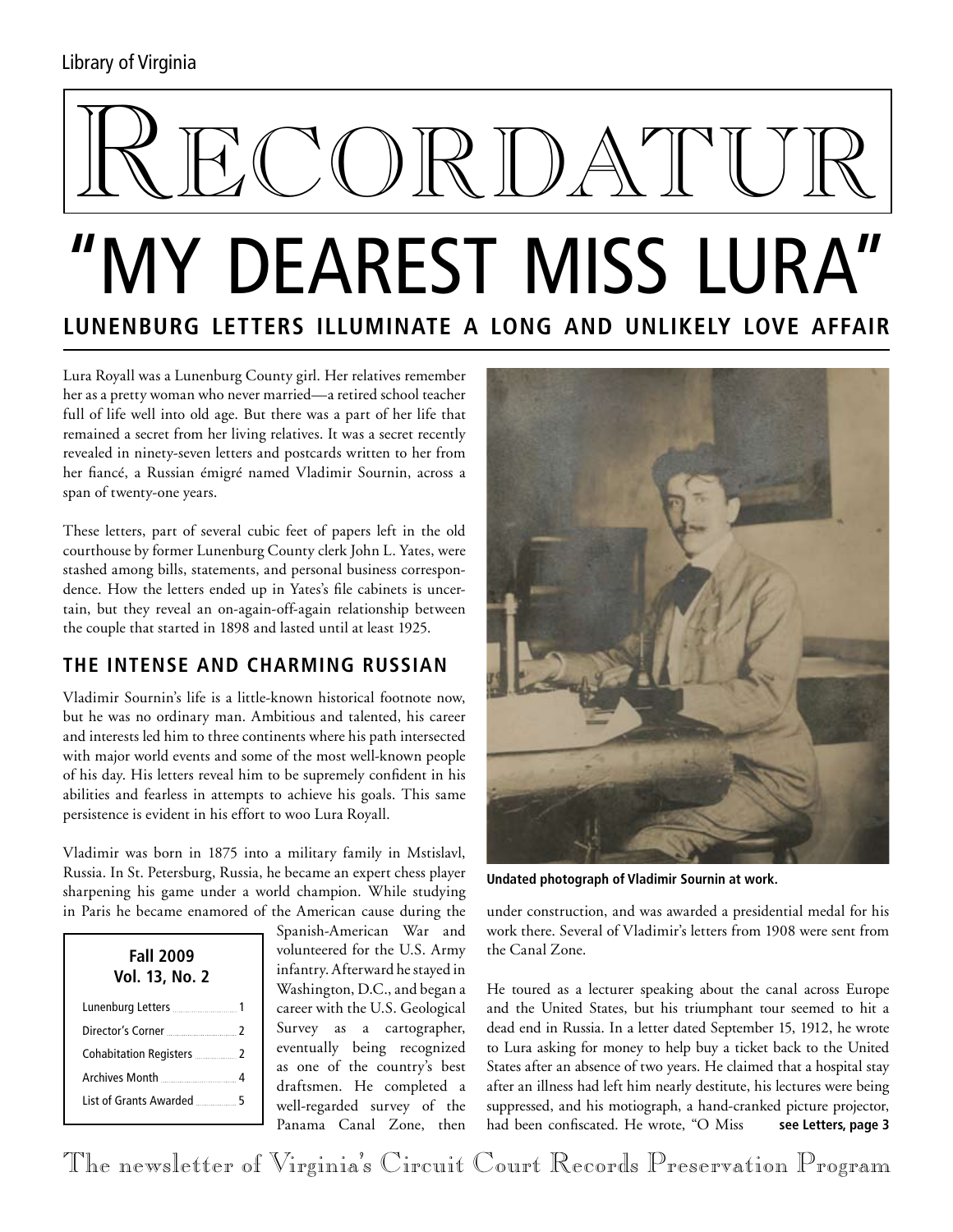## Recordatur

"An entry made on record to prevent any alteration of Record"

This newsletter is published twice a year to keep circuit court clerks informed about the court records preservation program for the Commonwealth of Virginia. Reader participation is invited.



#### **LOCAL RECORDS SERVICES**

800 East Broad Street Richmond, Virginia 23219 804.692.3605 804.692.2277 fax www.lva.virginia.gov

**Sandra Gioia Treadway** Librarian of Virginia

**Conley L. Edwards III** State Archivist, State Records Administrator and Director of the Records Management Services Division

> **Carl M. C. Childs** Local Records Services Director

> > **Glenn T. Smith** Grants Coordinator

**Rachel Muse** Circuit Court Program Archivist

**Michelle Washington** Administrative Assistant

> **Christine Sisic** Production

Grant Applications Due October 15, 2009 Contact Rachel Muse at rachel.muse@lva.virginia.gov or 804.786.6356 for information.

### DIRECTOR'S CORNER -

Here's hoping this message finds you well and that everyone was able to enjoy some well-deserved time off to relax and enjoy the summer! I wanted to take this opportunity to bring you up to date on what has been a very busy period at the Library of Virginia.

Sadly, the state budget continues to dominate the news here and in your offices, I'm sure. On September 8 the Library received news from the governor's office that our general fund budget was being cut by 9.4 percent and directing us to lay off eight members of our staff. However, the actual cut to the Library's operating budget was closer to 19 percent, taking



into account that the amount of rent we must pay to the state could not be reduced. Also, money in our budget that is set aside for state aid to libraries received a reduction of only 5 percent, which forced us to absorb the additional cut. Three members of the Library's executive management team elected to retire earlier than planned, resulting in a total of five layoffs within the agency. Among the retirements is that of State Archivist Conley L. Edwards, who will retire on November 1 after 35 years of service to the Library.

In addition to the loss of funding and staff, the Library was informed that one million dollars was supplanted from the Circuit Court Records Preservation Program fund to be used to "permit the Library of Virginia to maintain continuity of service." Essentially, the Library is being directed to use funds set aside for records preservation to replace our general fund operating expenses. This loss is on top of last year's diversion of 1.25 million dollars of CCRP funds to the state's general fund.

Obviously, these decisions put a great strain on the program and our ability to continue the important work of preserving circuit court records. By necessity, we will need to slow our progress in the coming year, especially in the areas of conservation, reformatting, and funding of preservation grants to your offices. Rest assured that we will work hard to maintain our current level of services to your offices. Hopefully, better times are ahead, but I did want to keep you apprised of the cuts we are facing.

Now for some better news! We have completed another successful year for the grant program, approving 94 grants totaling nearly \$1.8 million in preservation funds for records in your offices. Please see the summary of awards in this newsletter for full details on the spring cycle of grants. I again want to thank Rebecca Johnson of Bland County, John Frey of Fairfax County, and Frank Hargrove of Hanover County for serving on the Grants Review Board and providing their valuable input. We look forward to three new clerks joining the board for the fall grant cycle. Make sure to contact Glenn Smith or Rachel Muse if you have any questions about the grant program or need help developing a proposal.

The Local Records Services Branch continues to make great strides in processing and providing access to the circuit court records housed at the Library. Our digital chancery initiative continues to progress nicely, with over 3 million images from 27 localities currently posted to the Chancery Records Index (CRI). The CRI is now the featured collection on the Library's new Virginia Memory Web site. Please take a couple of minutes to investigate this wonderful resource at www.virginiamemory.com.

As always, please let us know if you have any questions or concerns.

—Carl Childs Local Records Services Director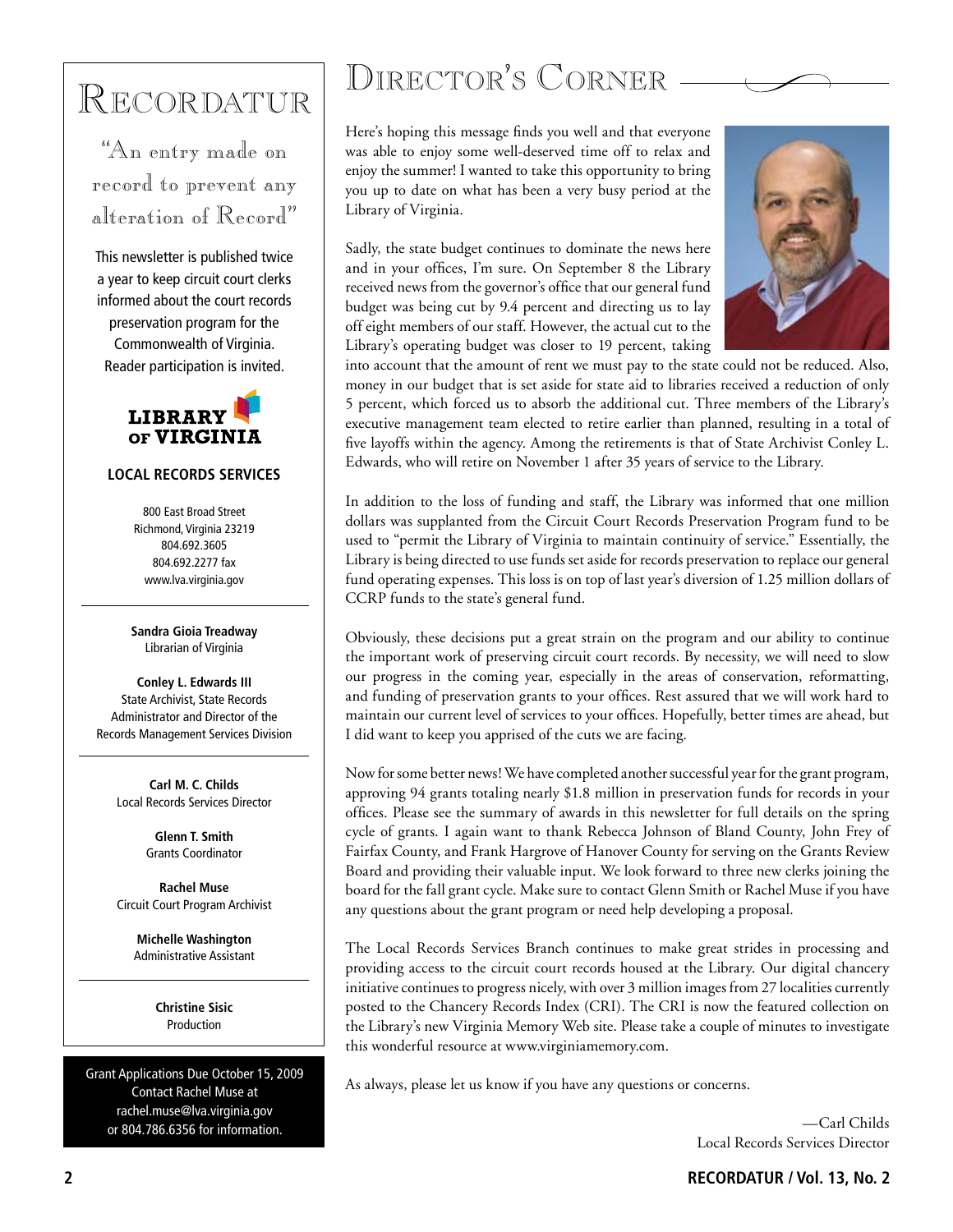

**Lura Royall (second from right) poses with her family in an undated photograph.**

**Letters...**  Lura… I can tell you… Russia is not the place for an ambitious man." It was not the last time he would ask her for money.

It is unclear whether he left Russia in 1912, but there is a second letter to Lura from Vladimir in Russia dated March 1915, when World War I was raging across Europe. He wrote, "Now, Miss Lura, in the most bitter moment in my life—I pray [sic] you help me! The condition of this horrible war is indescribable... it's awful..." In this letter he again asks her for money for the fare back to the United States, adding that he had sustained minor wounds. Given his family background, Vladimir most likely served as an officer in the Russian army in some capacity. The circumstances of his escape from Russia are unclear. Did he desert the Russian Army? Was he in Russia during the Russian Revolution of 1917? The next correspondence to Lura in the collection from Vladimir was, of all things, a postcard from Hawaii dated January 24, 1918. Later, in March of that year, he wrote to express his joy at being back in the United States and promised to repay the \$10 he owed her as soon as he got a new federal mapmaking job.

After World War I Vladimir collaborated with General John J. "Black Jack" Pershing, leader of the American Expeditionary Force in the Great War, to create a map identifying Native Americans' contributions to the war effort. The famed American Indian photographer Joseph K. Dixon personally supervised the map project and the department store magnate Rodman Wannamaker, the Sam Walton of his day, funded the effort. Vladimir proudly sent Lura some of his own correspondence with Dixon, which remains in the collection.

Also during this time, Vladimir made his mark in the American chess community. Considered to be a near-master player, he defeated a reigning world champion in 1908 and was a five-time Washington, D.C., Capital City Chess Club champion in the 1920s and 1930s. He often wrote to Lura between matches and several letters in the collection bear the letterhead of hotels where he played in tournaments.

### **The Independent School Teacher**

Lura also led an unconventional life, though she was popular with men she never married. Her teaching career in Lunenburg County gave her an income and allowed her to travel during the summer. Her brother Lucius Royall and his wife ran a boarding house in Washington, D.C. A relative remembers Lura as a social butterfly who loved taking part in all that Washington had to offer. Her dancing shoes from those days, surely well used, remain in family hands.

One can glean from Vladimir's letters that the weight of family responsibilities weighed heavily on Lura. She felt responsible for her elderly mother, who died in 1922, and for her sister Betty Sue Royall, whose once pretty face was deformed by an operation. The letters mention her sister pulling through bouts of serious illness.

Lura's independence must have attracted Vladimir, but it also seemed to worry him. He asked her to marry him in a letter dated September 20, 1924. At this point she was 45 years old and Vladimir was 49. Their intermittent relationship began when he was in his early twenties and she was nineteen. After their engagement his letters are riddled with references, joking and otherwise, to the need for her to obey him once they were married and the necessity of her leaving her teaching career to keep house.

1924 and was forced to retire from teaching see Letters, page 5 It is unclear how Lura's health played into this period of her life. She died in 1980 at 101 in a nursing home in Blackstone. In her obituary a nephew stated that she contracted tuberculosis in

Que mill be interesters in one outther el clusion all else, we, Harry , Shell FLED<br>aux freuds TO BE ALONE

**In a letter to Royall, Sournin imagines her response to the command to "obey" her husband at their wedding.**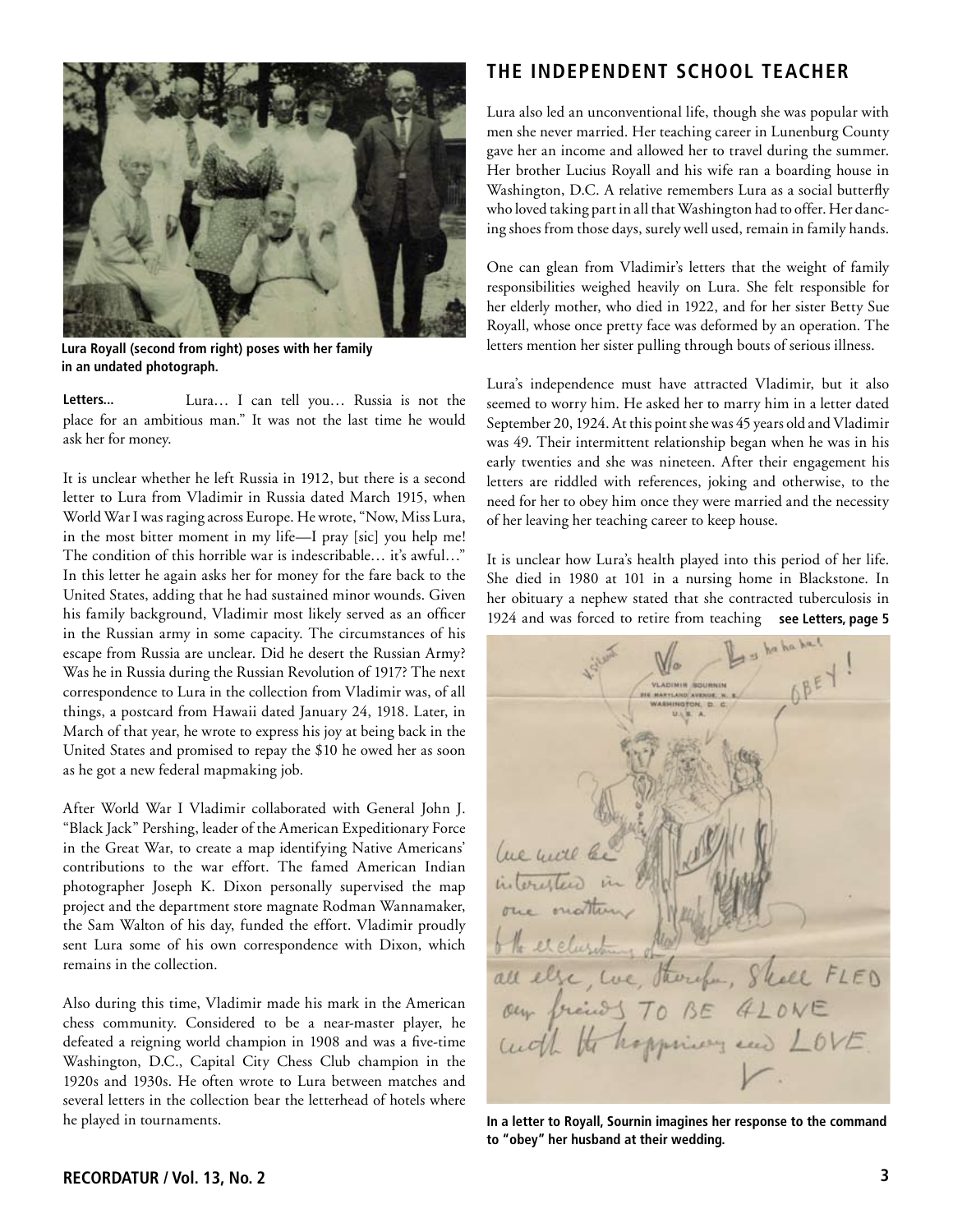### Archives Month in Virginia 2009

*"The time has come to reaffirm our enduring spirit; to choose our better history; to carry forward that precious gift, that noble idea, passed on from generation to generation: the God-given promise that all are equal, all are free, and all deserve a chance to pursue their full measure of happiness."* 

—President Barack Obama in his inaugural address

Archives Month in Virginia celebrates those institutions and individuals that help preserve and make accessible the important records of our actions as citizens, businesses, religious groups, government, and society. Far from focusing only on past accomplishments, those who care for our archives and special collections help provide us with a foundation for discussing the things that matter most in our communities today. By preserving historical records and making them available to researchers, archivists play a unique and valuable role in building communities, inspiring change, and connecting generations.

The 2009 theme for Archives Month in Virginia is "To Choose Our Better History." This theme provides an opportunity to reflect on our past, on the ways in which the events of the past have shaped our values, and how we can apply those values and apply them to our future.

We invite you to explore the Library of Virginia's Web site at www.lva. virginia.gov/public/archivesmonth/2009/, attend Virginia's Archives Month events, explore the collections of local archival institutions, and learn more about Virginia's better history.

—Jennifer Davis McDaid, Local Records Appraisal Archivist

### **Cohabitation Registers Now Available at Virginia Memory Web Site**

The Library of Virginia has recently undertaken the digitizing of all its Cohabitation Registers and the project is nearing completion. "Cohabitation Registers" is the name given to the Freedman's Bureau records of marriages of former enslaved people and free blacks in Virginia counties in 1866. Prior to this date, African Americans had no documentation to prove that they were married or that their children belonged to them. The records, which come from ten counties, include names, places of birth and residence, occupation, and even previous owners. Though the records appear to contain straightforward data, they reveal much about slave family life and help to dispel some of the misconceptions put forward by past historians. Review of the dates of marriages and the names of owners helps to show that enslaved families, though sometimes separated geographically, came together in large numbers after emancipation.

The Children's Registers, or the records of children born to black couples who no longer lived together by 1866, are also a part of the Library's digitizing project. These records show that most ended marriages were broken up by death and not by desertion, as the Moynihan Report implies. The Moynihan Report (formally entitled "The Negro Family: The Case for National Action") was authored by senator Daniel Patrick Moynihan in 1965.

Moynihan posited that modern black families were suffering "pathological" destruction due to family structures and habits formed during the days of slavery, such as desertion by fathers, lack of stability, etc. Moynihan further hypothesized that the modern black family would continue this destruction and would fail to achieve economic or social stability as a result. However, these registers tell us a different story of slave family life, for example showing that, after their wives died, many men adopted and raised children who were not their natural offspring. According to the registers, most ex-slave families had a male parent present and were remarkably intact. These registers are exciting evidence of stable family lives carried out within the confines of an unstable economic and social existence.

The digitization project is nearly complete and new registers will be added as they are finished. To see this controversial new evidence for yourself, visit www.virginiamemory.com.

See the *Recordatur,* Volume 11, Number 1, from Fall 2007 to read about the discovery of the Augusta County Cohabitation Register.

> —Autumn Reinhardt Simpson Archival Assistant



### Virginia Archives Month Events

#### October 1–31, 2009 9:00 am–5:00 pm Exhibition:

#### To Choose Our Better History

Place: Library of Virginia pre-function hall, first floor

The items in this exhibition represent individuals and groups and the causes they have taken up—fighting for woman's rights, working to assist the poor, combating a corrupt city council, and providing relief to those in need during difficult times.

### Tuesday, October 27, 2009 11:00 am–3:00 pm

Virginia History & Archives Fair Place: Museum of the Confederacy in Richmond

Come learn more about archives and special collections at the Library of Virginia, Roanoke College, the Valentine Richmond History Center, Virginia Commonwealth University, the Virginia Historical Society, the Virginia Museum of Fine Arts, and more.

### Thursday, October 29, 2009

#### Noon–1:00 pm Book Talk: I Am Murdered: George Wythe, Thomas Jefferson, and the Killing that Shocked a New Nation

Place: Library of Virginia American cultural historian Bruce Chadwick will discuss his book *I Am Murdered: George Wythe, Thomas Jefferson, and the Killing that Shocked a New Nation* (2009). A book signing follows.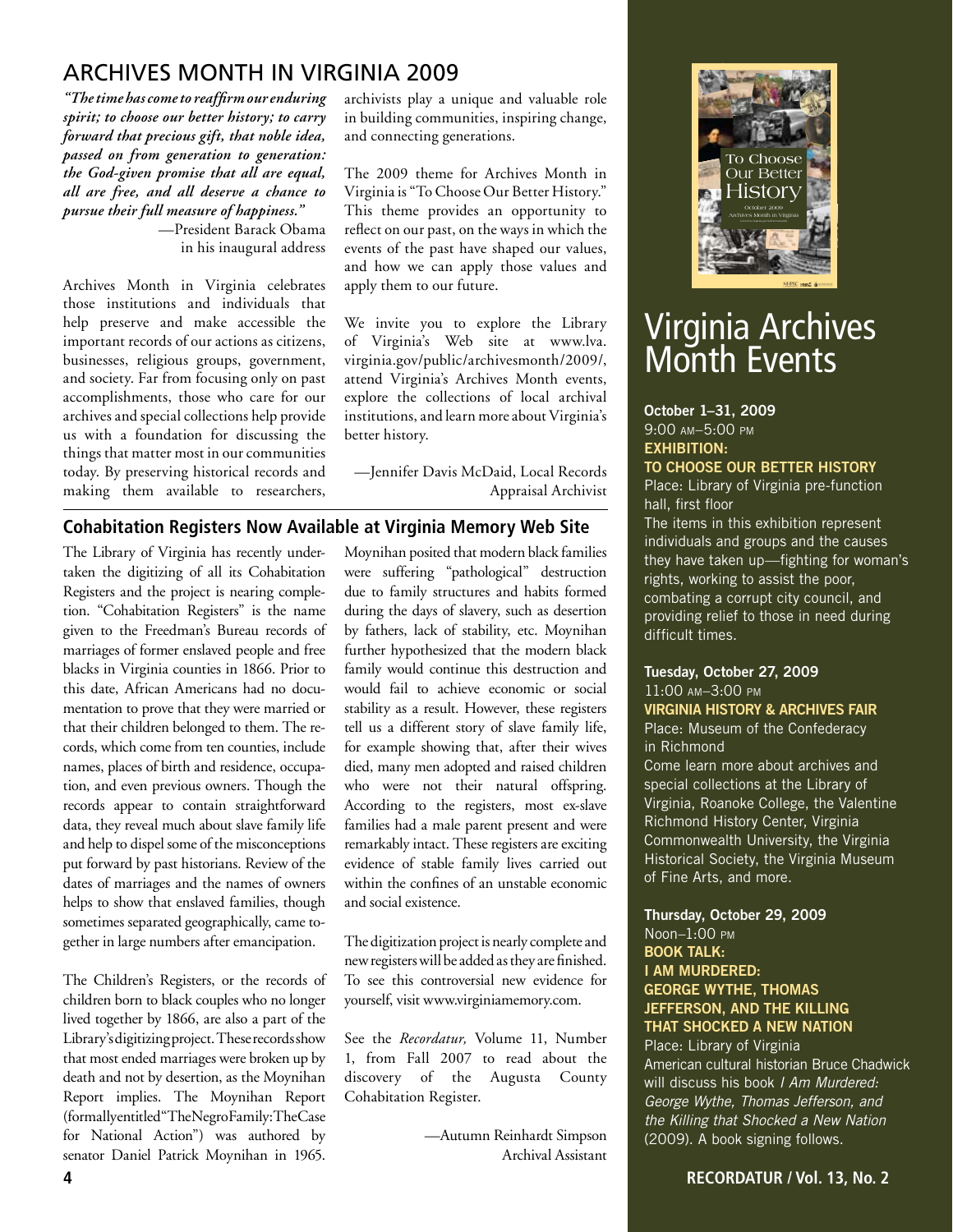**Letters...**  after a twenty-one-year career. Two letters from Vladimir in that year are addressed to Lura at the Catawba Sanatorium near Roanoke, including the one in which he proposes marriage. Was Lura more likely to accept Vladimir's proposal after losing her career and livelihood? She regained her health but the disease seemed to have little effect on her relationship with Vladimir.

Given his flair for the dramatic, it is not surprising that Vladimir began a singing career in the 1920s as "Vladimir Sournin, The Russian Baritone"—the title that adorned the letterhead of most of his correspondence in those years. He wrote

### Do you have overdue grant reports? Outstanding grant reports could prevent the award of future grant funding!

If you have quest ions about grant applications or concerning grant reports, contact Rachel Muse at rachel.muse@lva.virginia.gov or 804.786.6356 or Glenn Smith at glenn.smith@lva.virginia.gov or 804.692.3604.

to Lura with a detailed business plan showing how his singing would fund their eventual marriage.

What may be the last letter between the two had to be literally pieced together. In it, Vladimir asks her for \$50 immediately while promising to pay other debts he owes her, writing that it will be the last time he borrows money from her "till we marry." Then, after professing his love for her, he writes in uncharacteristically poor English, "You see Dear, your sister (Betty Sue) is ill, look not well, for she is OLD Maide, and that will be same thing with you, my dear, so you better be my wife [sic]." After this he drew a picture of a sock with an arrow pointing to it and intimated that she, like all old maids, had money hidden away and should not be stingy. Lura ripped the letter to shreds.

This cruelty was probably the last straw for Lura. Though the letter was undated, it was similar in physical form to others written in 1925. It seems certain from a few of the letters that at least some of Lura's brothers, including Lucius Royall, did not like Vladimir. The intense and charming Russian was probably popular with women, and he included in many of his letters to Lura correspondence from another woman still pursuing him, Virginia Kennedy, a widow from St. Mary's County, Maryland.

Lura asked Vladimir to keep their engagement a secret from her family and even asked him to burn her letters, most likely because Vladimir would not have had complete privacy in his boarding house room.

Neither Vladimir nor Lura ever married. He died in 1942 in Baltimore and is buried in Baltimore National Cemetery. His skills are still known in chess circles and his matches are still studied. Lura is buried in the Tussekiah Baptist Church Cemetery in Lunenburg County and is fondly remembered by relatives who knew her. Without these letters the memory of Lura Royall's relationship with Vladimir Sournin would have died with her in 1980. How they ended up in the courthouse is a mystery. Did she or a relative consider a breach-of-promise lawsuit against Vladimir and deposit the letters there? Or did Lura, who may have worked briefly for the clerk, put the letters where she thought they would be safe from prying eyes? Whatever the answer may be, it is fortunate that this intensely personal glimpse into two lives survives.

> —Dale Dulaney Archival Assistant

### **Latest Round of Preservation Grants Awarded**

In the 2009-B grant cycle, there were fifty applications submitted from forty localities totaling \$1,081,454.21. The Court Records Preservation Program Grants Review Board met to discuss the applications on May 11; they awarded forty-nine projects. With one request declined, and line-item adjustments to three projects, the total amount awarded was \$1,110,709.40.

Circuit Court Records Program staff members would like to extend thanks to Rebecca Johnson, Bland County; John Frey, Fairfax County; and Frank Hargrove, Hanover County, for their diligence in evaluating the applications in each grant cycle, and for their experience and wisdom in helping to direct the program.

To date, 920 projects have been awarded to all but two of the 120 clerks' offices in the amount of \$14,629,574.62.

| <b>Project Type</b> | Amount Awarded The Summary Amount % The Summary 4 % Awarded The # % |  |  |
|---------------------|---------------------------------------------------------------------|--|--|
|                     |                                                                     |  |  |
|                     |                                                                     |  |  |
|                     |                                                                     |  |  |
|                     |                                                                     |  |  |
|                     |                                                                     |  |  |
|                     |                                                                     |  |  |
|                     |                                                                     |  |  |